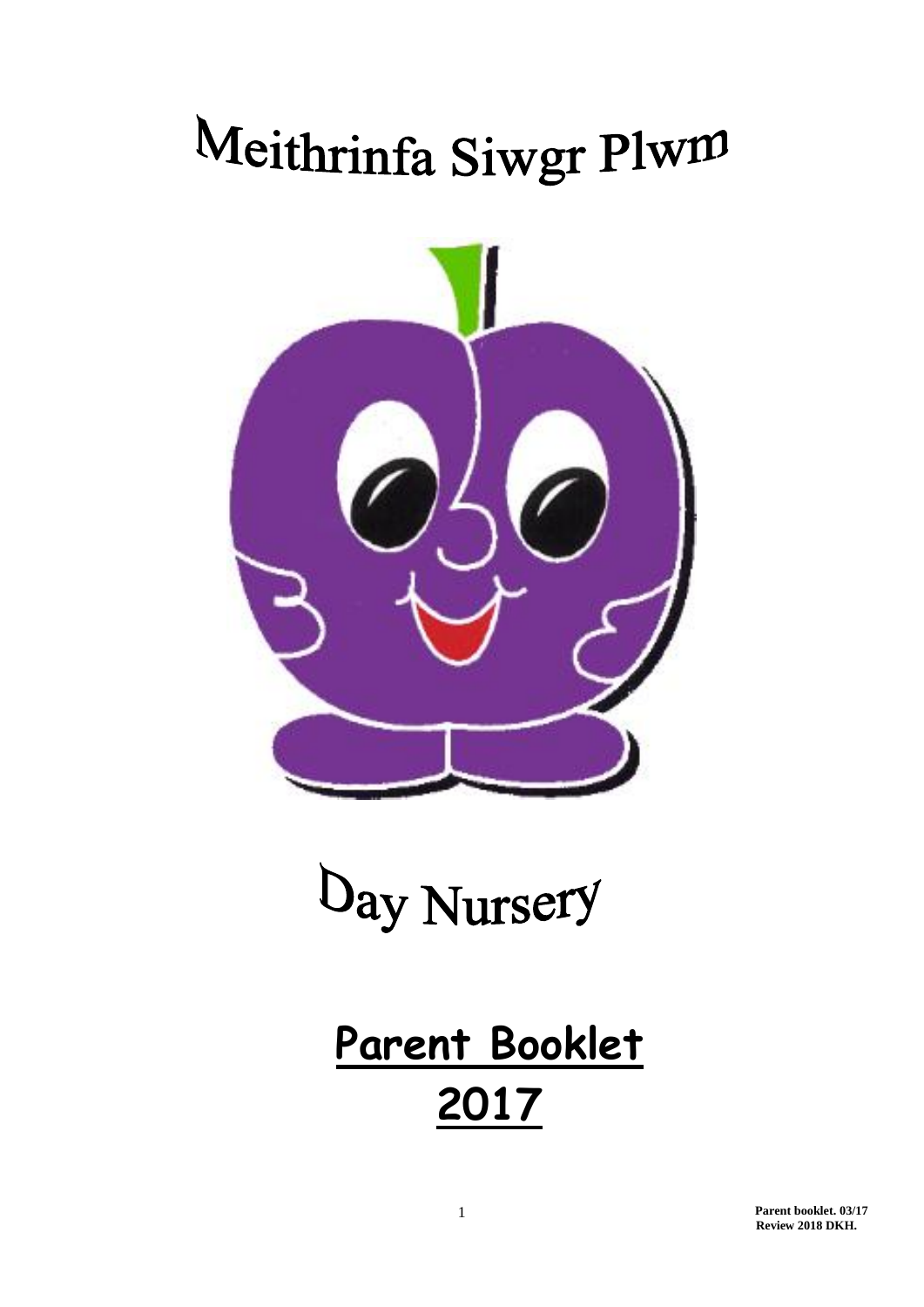### **Statement of Purpose.**

#### **Introduction - Background.**

Opening a day nursery was my ambition for several years. I graduated from the University of Wales, Bangor in 1993 with a B.Ed. in Pre-School and Primary education. My main subjects were Art, Design and Technology. I have had valuable experience in several Primary schools on Anglesey, Clwyd and Gwynedd. In 2003 I returned to University to study and attained an M.Ed. in Special Education Needs Management. My main focus is the day to day management of the nursery and the business.

All my experiences in education have been positive, valuable, and rewarding. In 2004, taking the step to open Siwgr Plwm was a natural progression of the positive and rewarding experiences that I have gained working with children. Being involved in their development is a privilege and a pleasure.

Being a working mother I realise that the need for high quality childcare is essential and indeed expected if the mental, physical, and social skills of a child is to reach their full potential. In 2013 I completed a level 4 award in management and leadership with the Chartered Management Institute; this has helped me to develop the business even further. We strive to ensure that Siwgr Plwm is a nursery where children and their parents can expect and be assured of high standards and the full attention that all children deserve. We believe that communication between parents and ourselves is crucial so that we can maintain and develop our relationships and nurture links between the nursery and the home setting.

#### **Nursery Aims.**

- To provide a nursery full of happiness and quality care combined with fun, education and the attention that your child deserves.
- To provide affordable, accessible, high quality childcare.
- To create a safe, caring and stimulating environment where each child can develop their full potential whilst becoming independent, active learners.
- To develop children's moral understanding and use encouragement and praise as rewards for good behaviour.
- To build each child's self-esteem together with mutual care and respect for others.
- To value each child as an individual with his/her own needs and personality.
- To encourage a positive attitude with respect towards racial origin, religion, difference in gender and disability within the nursery environment by practising our Equal Opportunities.
- To ensure the health and wellbeing of all children in our care and to actively promote the concept of health, wellbeing and sustainability to parents.
- To support the development of children through the Healthy and Sustainable Pre-school Scheme, to achieve a better quality of life for our own and future generations.

#### **Nursery Objectives:**

To ensure that: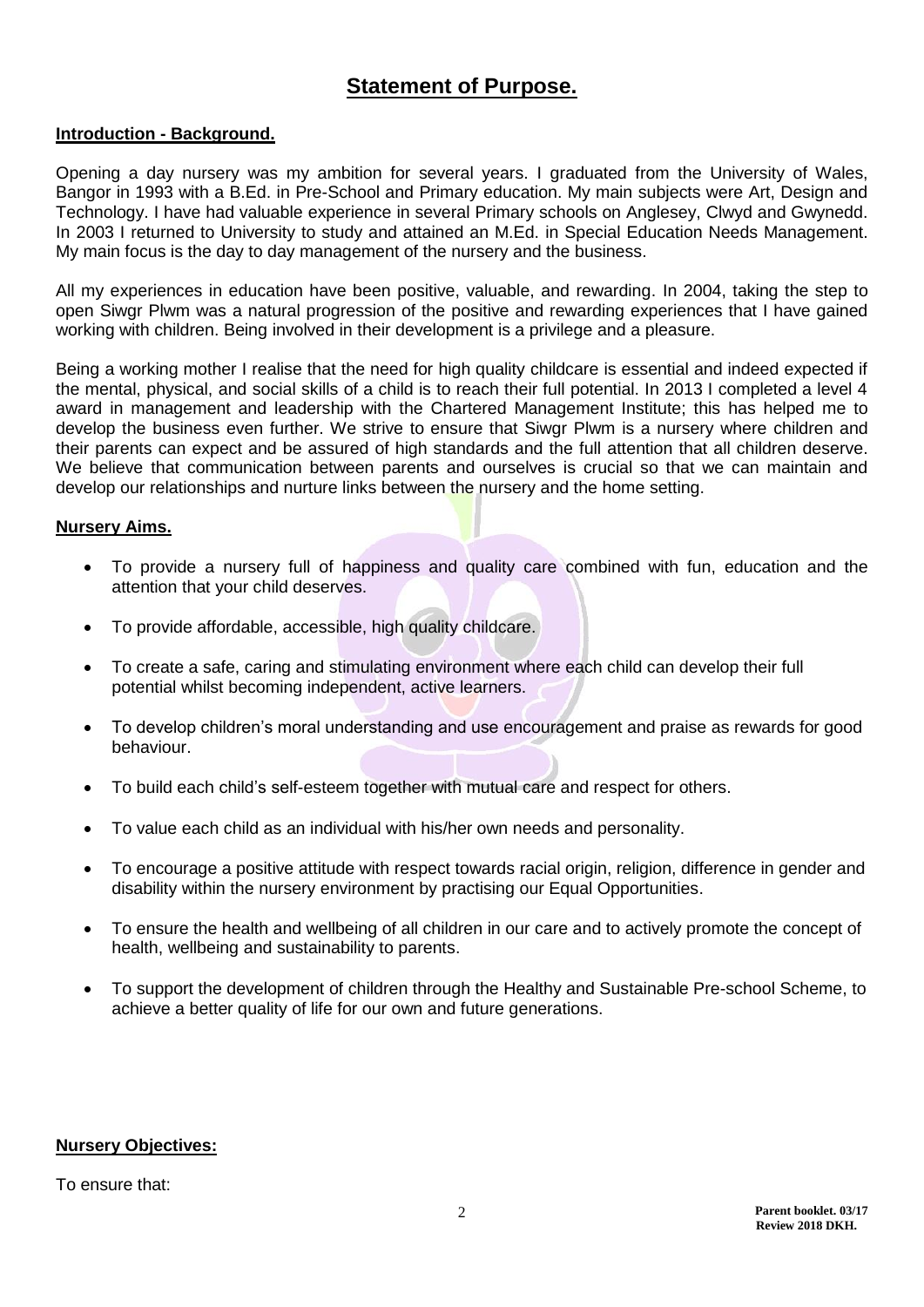- The nursery is a warm and happy environment where children's needs are placed first
- Children are stimulated through educational toys, group play, active play and role play
- There will be time to be calm and relaxed
- Being included in social gatherings of children and adults
- Outside play is encouraged
- All children experience a safe and friendly atmosphere with themed activities to develop pre-educational skills through:
	- o Healthy and Sustainable Pre-school scheme
	- o Learning through Play
	- o Foundation Phase
	- o Close interaction between staff and peers
- Social skills are developed through:
	- o Sharing
	- o Helping others
	- o Turn taking

**Siwgr Plwm Cyf** is registered to care for up to 70 children under the age of 12 years. Consisting of girls and boys in three main rooms, this may include children with individual learning needs.

Although we are registered for higher numbers, we limit the daily number of children in each room as listed below. Some spare places are always reserved for special circumstances and a fourth room caters for a small number of after school and holiday club children.

| Room | Age group                           | <b>Numbers</b> | Ratio |
|------|-------------------------------------|----------------|-------|
|      | 3 months - 2 Years                  | 12 children    | 1:3   |
|      | 2 Years – 3 years                   | 12 children    | 1∙4   |
|      | $3 \text{ years} - 4 \text{ years}$ | 24 children    | 1:8   |
|      | $5$ years $-11$ years               | *16 children   | 1:8   |

#### **Opening Hours:**

Our opening hours are 7.30 am until 6.00 pm, Monday to Friday. We are open 51 weeks of the year excluding \*bank holidays and we are closed for one week over the Christmas / New Year period. \* We do not charge for Bank Holidays.

\*Holiday Club Only

#### **Children with special needs.**

Are always welcome and are integrated and cared for alongside other children. Members of our team have specialist training in some areas; additional support, equipment or care may be required and if appropriate can be arranged through discussion with parents and other agencies. Parents can help to ensure our team are fully aware of the specific needs of each child, and additional training can be provided where necessary.

#### **Staffing.**

We adhere to strict recruitment policies and procedures; the majority of our childcare team have been with us for more than 8 years. We currently have 16 members of staff all with an Enhanced CRB check. All team members speak Welsh and English; however, we will always converse with each child through their first language. All members of our team are primarily employed for their patience and happy caring nature and are appropriately qualified and experienced in childcare. Our team are made up of a healthy balance of age and experience.

#### **Staff Training days.**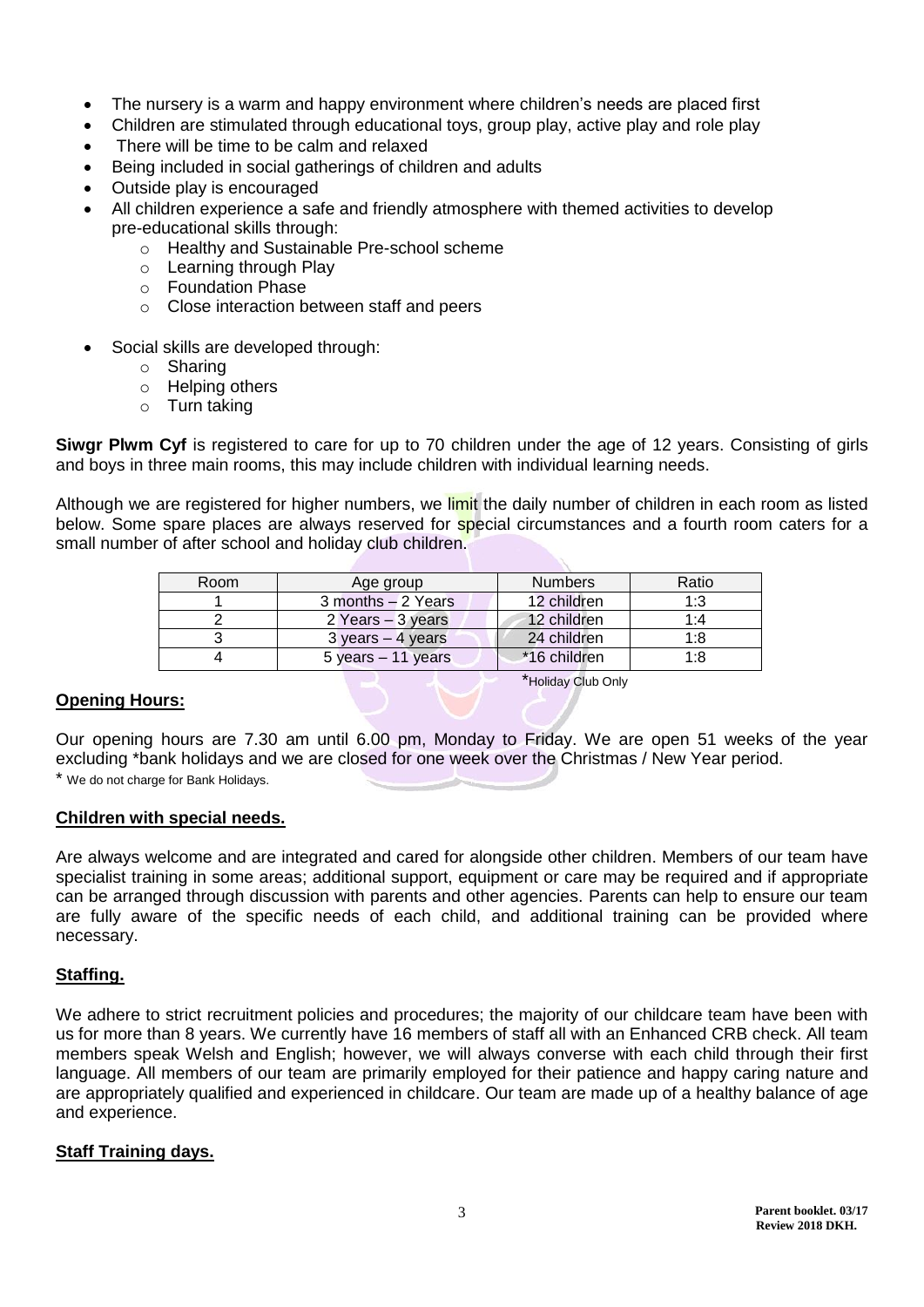Ongoing developmental training for our child carers is in place to keep up with the ever-changing legislation and procedures relevant to the childcare sector. All the required Child Protection, Paediatric First Aid and Food Hygiene certifications are always kept up to date. We have 3 or 4 early closing days during each year for staff training, these days are important to keep our staff up to date with procedures and skills. We ensure that parents are given at least 4 weeks' notice of early closing training days and times; usually 4 until 6 pm.

#### **New Starters - a New Beginning.**

We feel it is important that all children accepted into nursery are invited to settle in for as long as is necessary for both child and parent to feel comfortable. Parents usually stay and observe during the first session, on subsequent sessions parents are welcome to stay or if they wish can pop in and out and see how things develop - this gives staff and the child the opportunity to get to know each other and the parent the opportunity to familiarise themselves with the setting. Our settling in periods are totally flexible - we are adaptable and like to 'play this by ear'.

All parents will receive a welcome letter and welcome pack, which may help to remind you of some of the things that we need for your child; a hat and sun cream for example. It is important that time be taken to discuss with staff, any worries or fears that you may be experiencing; it is normal to have concerns about how others will be caring for your child. Do not feel uneasy to speak with the staff or to telephone us at any time and as often as you need to if you are at all anxious or would just like some reassurance about how your child is getting on without you. Please remember, we are here to make your life easier.

#### **Arrival and departure.**

The arrival and departure of the children is an ideal time to discuss your child's day with the staff. We are here for you, and would like you to be, and feel actively involved so that the relationship between Siwgr Plwm, home, and parents develop naturally and appropriately. Please take the time to discuss any information that you would like to pass on to the staff or to ask questions about your child's day.

In order to help with the transition from home, special care is taken with new parents and children until they are well settled. We ask that parents be aware of appropriate notices such as **'No shoes'** in nursery rooms and to be familiar with the location of the child's cloak peg.

On no occasion, would we allow your child to be released from the Nursery to a person who is a stranger to our staff, and/or has not been specifically authorised by you. If different collection arrangements are to be made, then staff should be informed of this in advance. If you forget to tell us or plans change last minute, don't worry, just telephone beforehand, delegated persons collecting your child should use your unique password.

#### **If your child is not collected from Siwgr Plwm.**

As a last resort, and then only if the parent/guardian or close relative is not contactable at the end of the day, we have a duty to contact Social Services 30 minutes after Nursery closing time. This procedure will only be implemented if we are unable to reach any of your emergency contacts or your child is not collected and all other emergency numbers have been attempted.

In an emergency, at your request; if it is at all possible we would try to make arrangements to care for your child for a few hours until you are able to collect them.

#### **Security.**

The security of the building and the surrounding area is of a very high standard. Each entrance and exit is locked and the doors have an intercom system. We have a code lock system on the main entry door and the code is changed regularly. Only parents are given the code; once you have received it please do not pass this on to anyone else. Friends or relatives collecting your child must ring the bell to gain access to the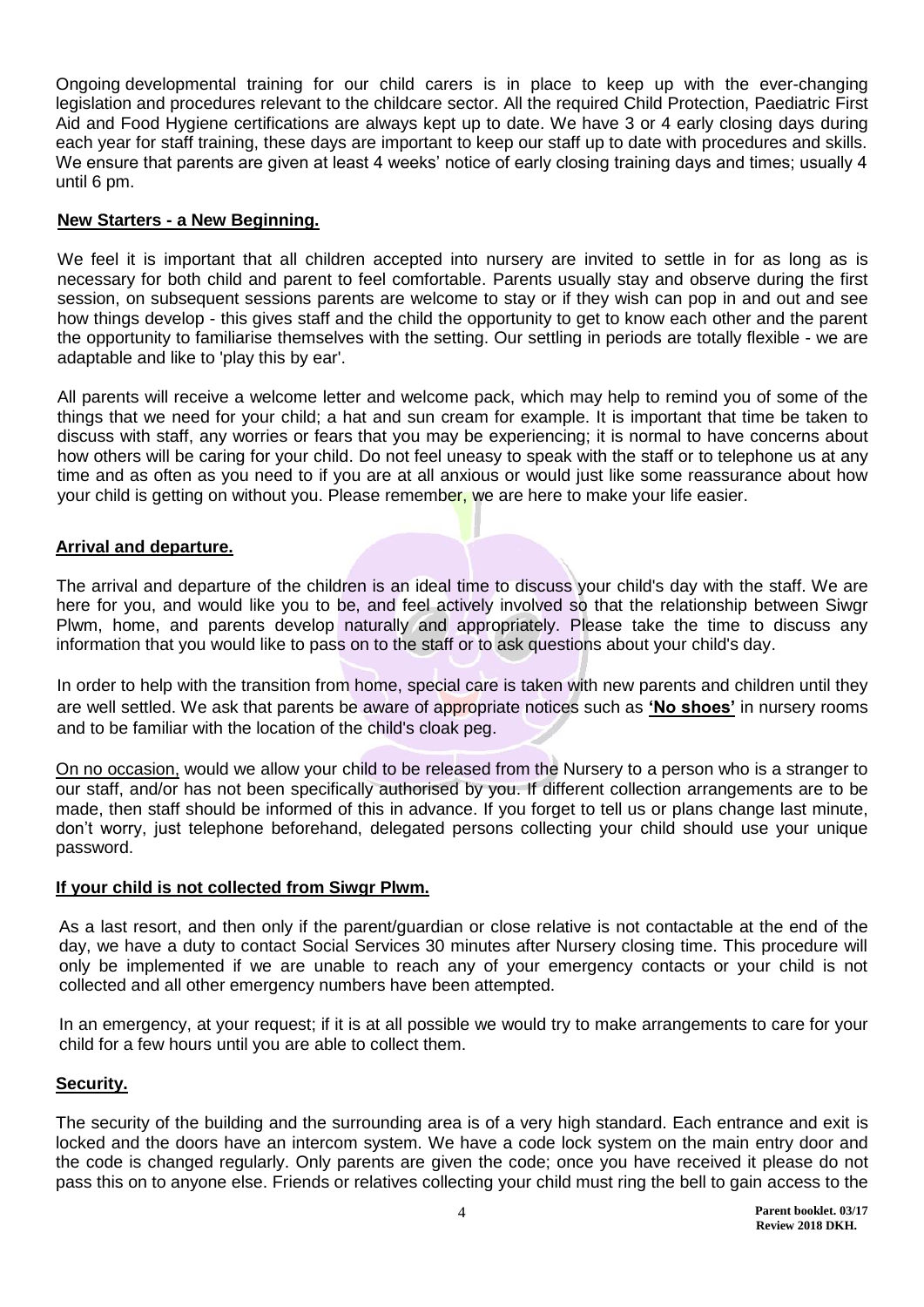building. Arrangements can be made so that in an emergency a designated person may collect your child using the secret password system, the password will be agreed in advance so that you and the nursery staff can be assured that your child remains safe. A phone call from you to confirm these arrangements must always be made beforehand or we will not be able to release your child from our care.

#### **Communication - Continuous exchange.**

Successful cooperation between parents and our nursery is very important because it can have a positive impact on your child's development. We encourage a culture of continuous exchange between parents and the nursery, through discussion and joint planning. We use a Home-Link diary that we keep updated with your child's general progress throughout the day. The team member looking after your child will be responsible for keeping you up to date with your child's daily activities and wellbeing, through the daily diary and verbal exchange. This information is intended to provide a historical record of your child's development, food consumption, and resting times. The diary can also be used to convey messages between the setting and home and should be taken home and returned with your child each day.

Verbal communication also plays a vital role in terms of information exchange, this opportunity presents itself each day at handover times. On some days, you may find that you do not have the time to stop and talk to staff; at these times let staff know that you have written a note in the diary. You may also telephone or decide to speak to us at a time that is more convenient for you.

#### **Facilities and Daily Routine.**

Parents are welcome to enter the nursery rooms at any reasonable time but should be invited to do so or that you ask permission beforehand. We feel it very important that outdoor footwear is not worn in any of the rooms, as the children regularly crawl, sit, and roll around on the carpets; we would like to ensure they may do so without the risk of infection.

We also feel that It is very important your child feels comfortable and valued whilst in our care. Throughout the day staff and children follow a fundamental daily routine, so that a homely atmosphere will always prevail. Children will enjoy structured and organised play activities together that will be fun and will encourage social and developmental skills.

**We have oodles of space. Outside play** is encouraged and carried out in one of several separate play areas within the safety of our grounds - rain or shine. We feel it is important that children experience different types of weather conditions so be sure to provide appropriate clothing so they are able to do so; there is a list of essential items in your welcome letter.

- Butterfly / picnic garden
- Baby garden
- Swing park
- Activity Park
- Truck and car play park
- Front garden
- Vegetable garden

#### **Our Rooms.**

The moment parents and children arrive, they are welcomed by a staff member and made to feel at home.

#### **Smot**

Our room for babies and toddlers; we focus on your home routine and play for the babies. We feel it is important that the babies own home routine is followed so that their development is stable and progressive. Continuity is the key and our own Home Link diary will prove to be invaluable in communicating between parents and the setting.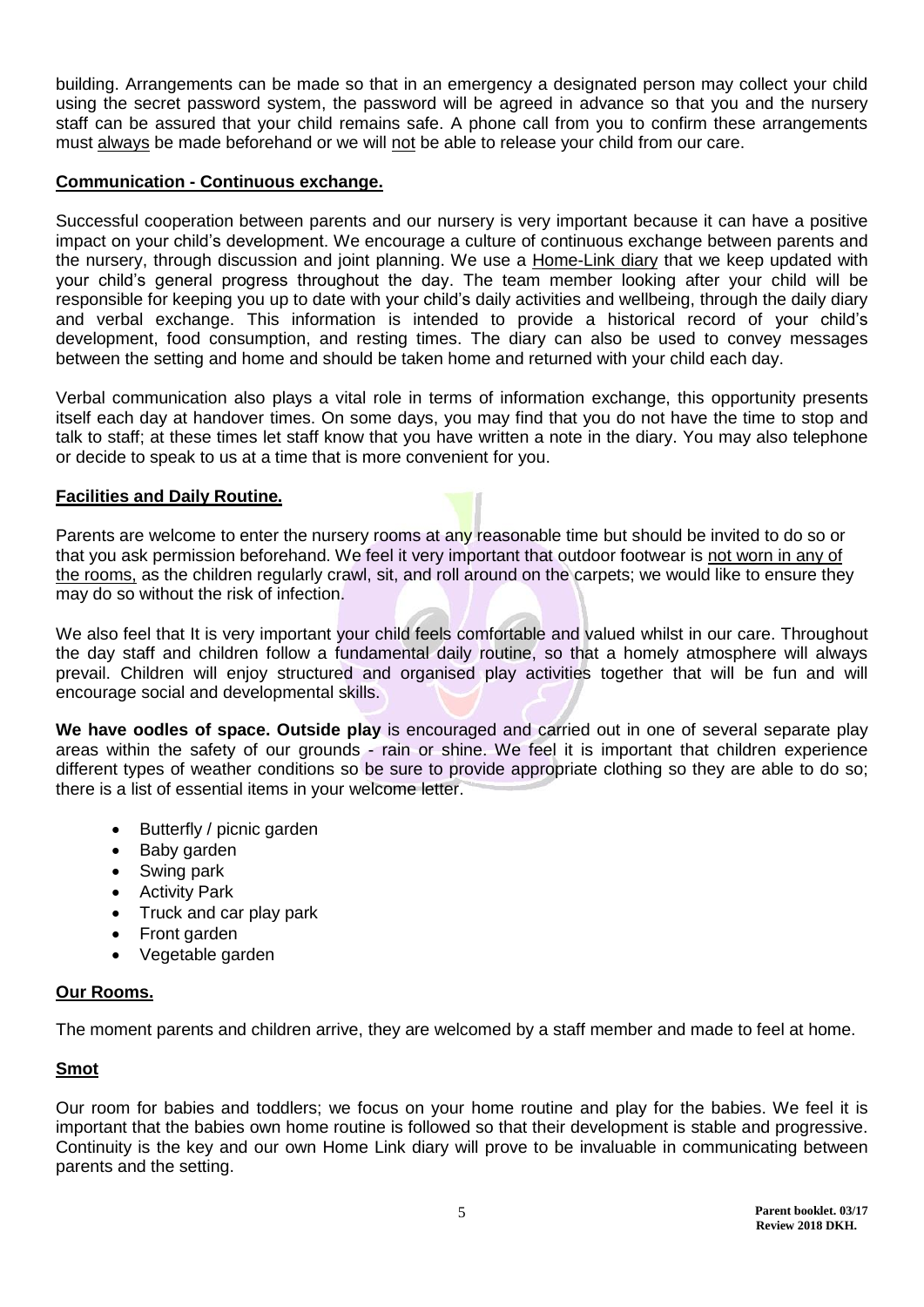The room is bright and spacious and combines elements to encourage baby to explore in safety. Soft furnishings are present to ensure baby feels at home, a separate sleeping room is provided for peace and relaxation of mind. A wide range of stimulating activities and resources will always be available for each baby and our staff and any visitors must wear indoor footwear so that you can be assured that your child can crawl or roll around on a clean carpet. We have signs displayed to remind everyone of our policy.

#### **Sali Mali & Sam Tan:**

Here we have an organised selection of activities that will vary throughout the day and the seasons of the year. Both rooms offer a wide range of resources, which will always include the following:

- Sand and water
- Book corner
- Role play area
- Active play
- Writing table
- Art and craft section
- Construction area
- Small world area
- **Music**
- Educational programmes

We provide a breakfast for all at 9.00 am, afterward the children engage in play activities through our daily routine. An experienced member of staff will conduct group activities to help the children develop social skills and learning until lunch at 11.30 am.

There will be a quiet time for children after lunch to look at books, colour or just to rest. Further planned group activities are set and a short break will follow for afternoon tea. The children will then be given some free time to choose an activity of their choice. Outdoor play is encouraged every day – rain or shine so please remember to provide us with appropriate clothing for your child.

In the afternoons, the children in **Sam Tan room** will follow the 'Foundation Stage', which encourages children to learn through play and develops their skills and senses through their own experiences; the learning and skills developed here will help children with the transition to the next stage of primary school education.

Siwgr Plwm adopts a different Theme each term, a plan is used which includes activities that revolve around the Seven [Areas of Learning](http://www.familylearning.org.uk/early_years_foundation_stage.html) - Personal and social development / Wellbeing and cultural diversity, Language/literacy/communication skills, Mathematical development, Welsh language development, Knowledge and understanding of the world, Physical development, Creative development.

#### **Our Food.**

We currently hold a Level 5 hygiene rating for our kitchen and food and provide healthy and nutritious home cooked menus; no pre-packed meals are used. We have a full time cook who prepares the daily menu in our Nursery Kitchen. We use fresh local produce (wherever possible) and have our own garden allotment supplying much of our seasonal vegetables. All our home-grown vegetables are organically grown. Fresh plain water is available to drink throughout the day and milk is always offered with breakfast. Our children's daily menus rotate on a 3 weekly basis, and these are displayed on the notice board in the foyer and on our web site. A sample menu is displayed below.

#### **Sample Menu:**

| Menu | .lur<br>. )vda | Mawrth<br>')vdd | ercher<br>)vdr<br>Merc | )vdd<br>lau | Gwener<br>w |
|------|----------------|-----------------|------------------------|-------------|-------------|
|------|----------------|-----------------|------------------------|-------------|-------------|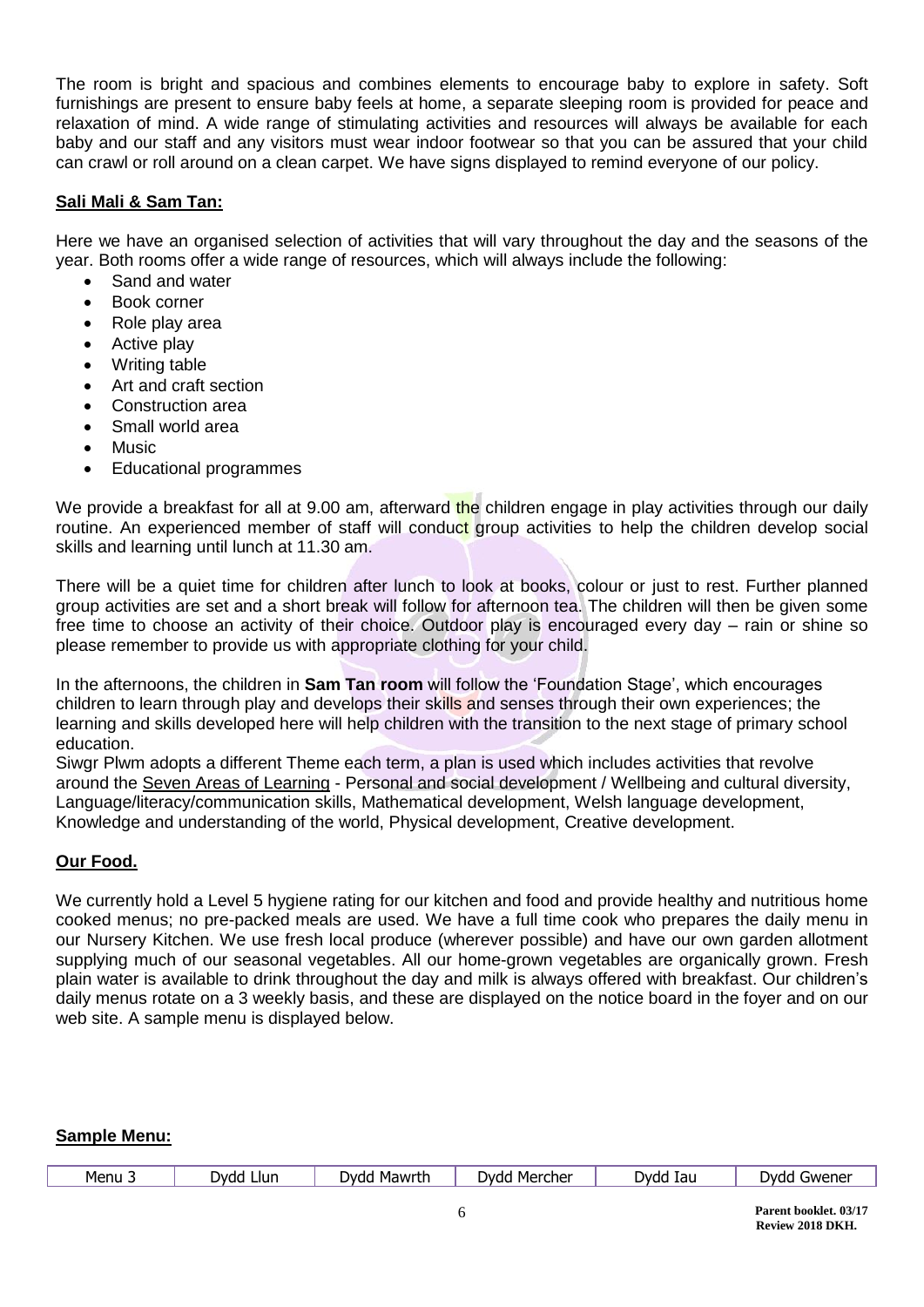| Brecwast 08:45 | Toast/Cereal &<br>Milk                                   | Toast/Cereal &<br>Milk                                   | Toast/Cereal &<br>Milk                            | Toast/Cereal &<br>Milk                          | Toast/Cereal &<br>Milk          |
|----------------|----------------------------------------------------------|----------------------------------------------------------|---------------------------------------------------|-------------------------------------------------|---------------------------------|
| Cinio 11:45    | Tuna fish pie with<br>sweetcorn.                         | Homemade pizza<br>with side salad.                       | Beef casserole<br>with butternut<br>squash.       | Roast Chicken<br>with fresh<br>seasonal veg and | Sausage and<br>bean casserole.  |
|                | Bananas and<br>custard.                                  | Rice pudding with<br>fruit slices.                       | Oaty apple<br>crumble &<br>custard.               | gravy.<br>Chef's special<br>lemon<br>cheesecake | Ice cream & fruit<br>slices.    |
| Te' Pnawn 3:15 | Breadsticks with<br>cheese cubes and<br>cherry tomatoes. | Crackers with<br>cream cheese<br>and cucumber<br>slices. | Crumpets with<br>butter.<br>Mandarin<br>segments. | Ham salad wraps.<br>Fruit.                      | Cheese<br>sandwiches.<br>Fruit. |

#### **Healthy & Sustainable Pre-School Scheme:**

We have completed a four-year course through the Welsh Assembly Government and are proud to have gained a top achievement award. High quality care is at the heart of the scheme and it forms the way in which we manage the daily care of the children at Siwgr Plwm.

The main areas of quality care are listed below:

- Nutrition & Oral Health
- Physical Activity/Active Play
- Mental & Emotional Health
- Wellbeing and Relationships
- Safe, hygienic environment in the workplace

We focus on 'Health, wellbeing and sustainability within all areas of our childcare to achieve higher standards. Your feedback is always welcome.

#### **Breastfeeding. Welcome Scheme:**

We participate in the Breastfeeding Welcome Scheme whereby mothers are encouraged to breastfeed their baby on our premises. We have several areas where mums may breastfeed, please ask.

#### **Toileting Provisions:**

Parents/guardians are asked to supply nappies and creams for their children ensuring that we have sufficient supplies we will let you know when they are running low. We **always** change the children's nappies when required but just in case of an accident please provide us with a spare set of clothes.

When your child is ready to be toilet trained we will always discuss each individual child's toilet training needs with the parent/guardian and our nursery staff will be happy to provide guidance and advice on toilet training routines. If you prefer your child to use their own personal potty, please discuss this with a member of staff.

#### **Policies and Emergency Procedures:**

Our procedures relating to the arrangements for dealing with any emergency (please see list below) can be viewed in our Operational plan, policies and procedures files:

1. Confidentiality Policy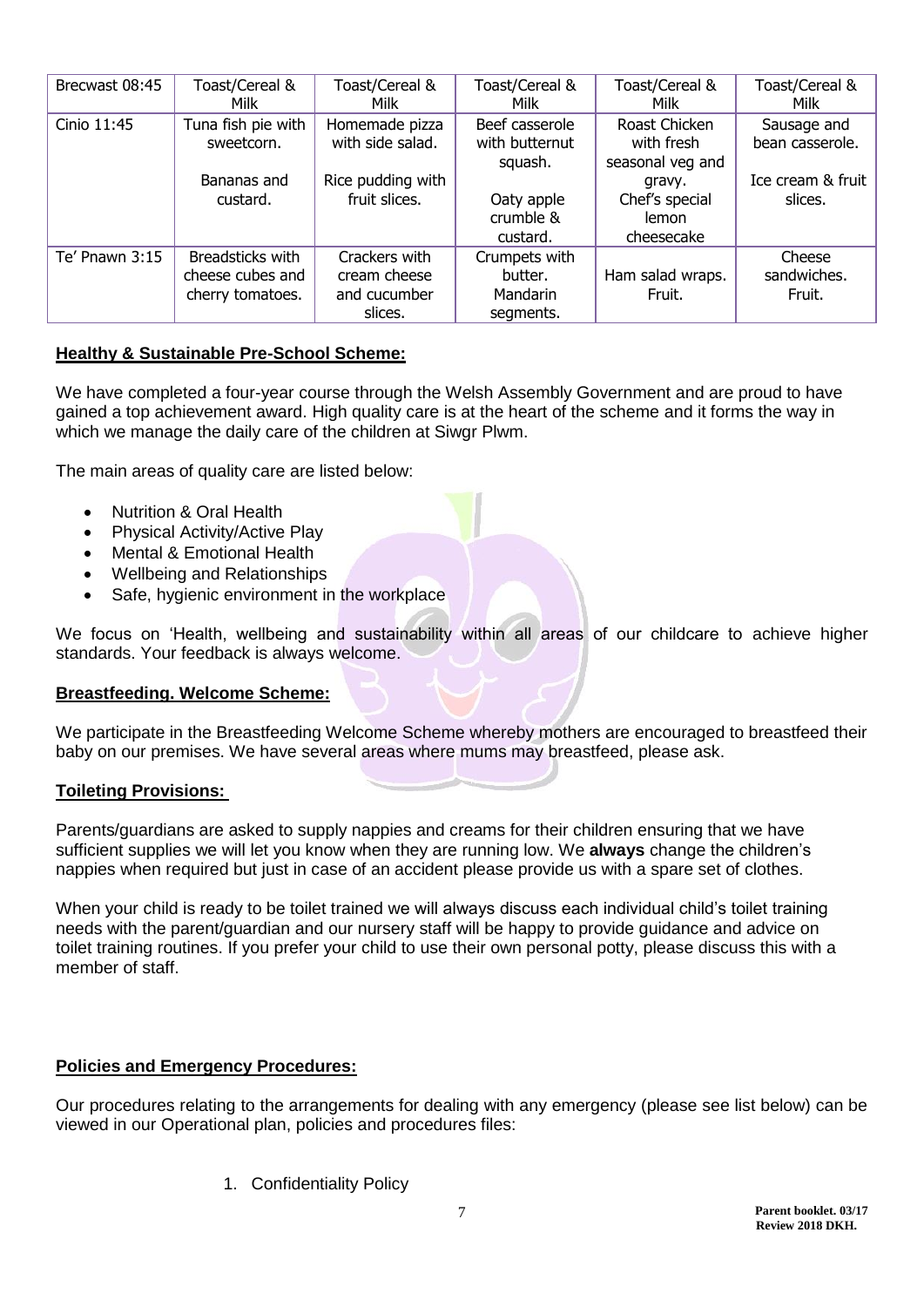(Includes Staff Code of Conduct Policy)

- 2. Behaviour Management Policy (Includes Anti Bullying & Gun Play Policy)
- 3. Administration of medicine Policy
- 4. Children's Sickness Policy
- 5. Infection control Policy
- 6. Health and Safety Policy
- 7. Child Protection Policy
- 8. Equal opportunities Policy
- 9. Accident and Emergency Policy (Includes Fire Procedure Policy)
- 10. Fire safety Policy
- 11. Missing / Lost child Policy
- 12. Outings Policy
- 13. Complaints Policy
- 14. Sleep Policy
- 15. Food and drink Policy
- 16. Student Policy
- 17. Smoking Policy
- 18. Staff: Child ratio Policy
- 19. SEN Policy
- 20. Equipment safety Policy
- 21. Biting Policy
- 22. Noise Policy
- 23. Infection control policy
- 24. Outdoor Play Policy
- 25. Staff Sickness Policy
- 26. Company vehicle policy
- 27. Whistle Blowing Policy
- 28. Environmental Policy

Our policies are reviewed annually and we invite you to read them. We ask that you take the time to do this during your child's induction period so that you become familiar with our procedures. Our staff will make the policy file available to you during this time.

#### **Photographs:**

Whilst your child is attending the Nursery, there will be times when they might be photographed, i.e. at Summer Fetes, fund raising days, Christmas parties etc. We regularly display photographs of the children on the walls of the nursery, our private Facebook site and our password protected gallery on our website. If you do not wish your child to be included in any published photographs we kindly ask that you put this in writing to the Nursery Manager, otherwise we will assume that we have your permission.

#### **Data Protection.**

All personal information held on file or database is strictly confidential and secure. We make every effort to ensure that this information is kept safe and we will never divulge any information about you or your child to any other person or agency without your express permission. An explanation of our commitment to data protection is listed in our Confidentiality policy.

#### **Administration of Medicine Policy.**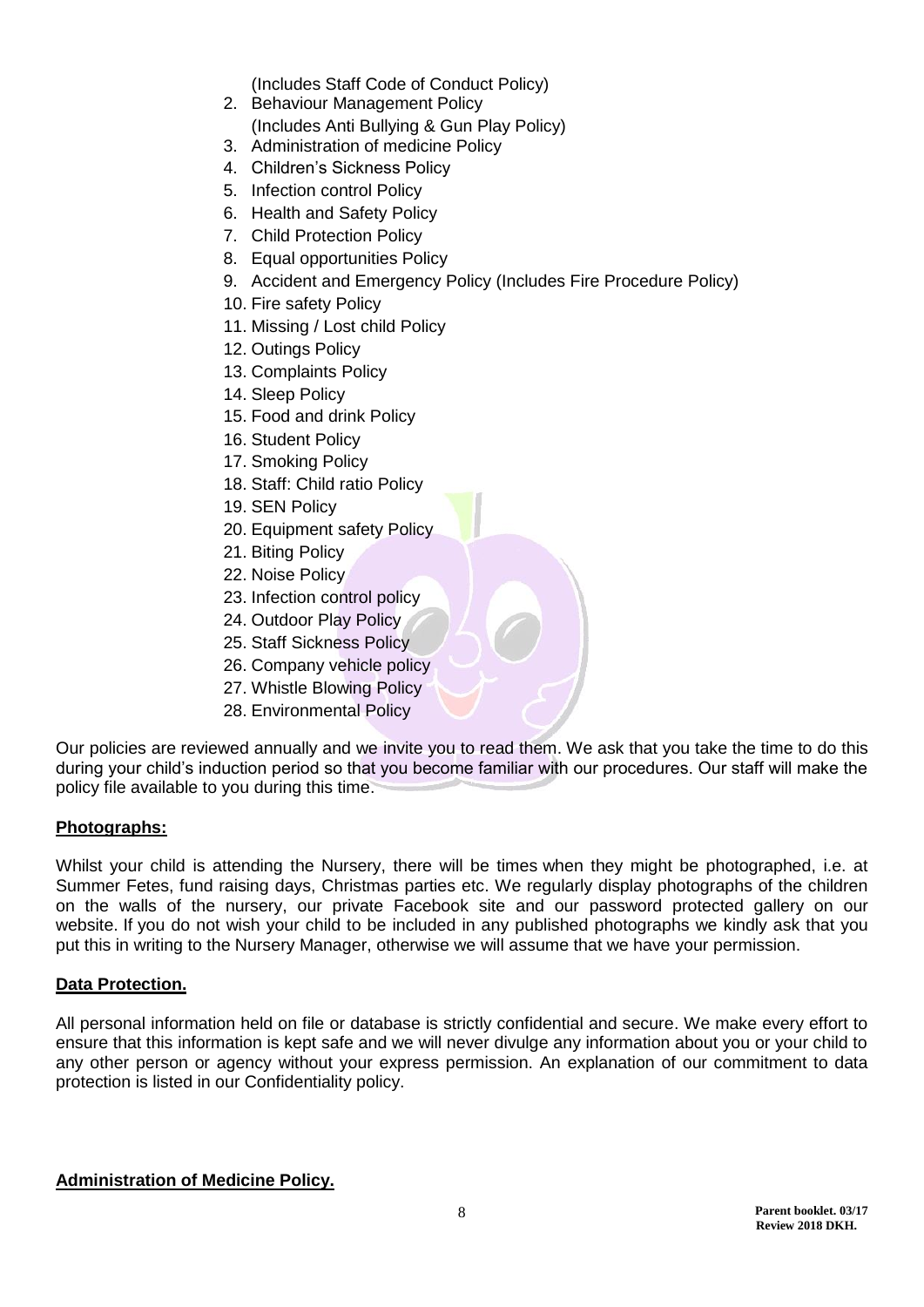Children who need medication whilst attending the nursery must first have a parent to fill in the administration of medicine form. The time of the last dosage, dosage requirement and frequency must be marked clearly on the form to enable a member of staff to administer the medication correctly.

One member of staff will administer the medication whilst a witness will oversee the procedure, both adults will sign the consent form. Only prescribed medication to that specific child can be administered and the parent must sign the consent form before and after administration. All medication is kept safely out of reach, in a dedicated fridge.

#### **Complaints Policy:**

If a parent feels that they have cause for concern they should, in the first instance, speak to the relevant room supervisor or manager. If you are not satisfied with the outcome and wish to make a complaint you may wish to speak directly to the owner Mrs Sioned Hughes or her deputy. We will always take your concerns or complaint seriously, and handle matters professionally and in complete confidence. Please do not make a complaint directly to a staff member.

We will respond to your complaint as quickly as possible. Through private meetings, we will talk with parents and any relevant staff to investigate and rectify the concern. All complaints will be recorded and dated on a dedicated form and in a complaints register, along with the standard outcome that it relates to. The outcome of any investigation will be recorded, along with the action that has been taken, parents will be informed in writing of the outcome and any action taken within 28 days of the original complaint date. However, we will always try to report back to you as soon as we can. We must keep all records of complaint for a minimum of ten years.

If the result of this process does not meet with your complete satisfaction you may refer to: [www.cssiw.org.uk](http://www.cssiw.org.uk/) for clarification or contact the CSSIW at the following address:

CSSIW North Wales Region Government offices Sarn Mynach Llandudno Junction Conwy LL31 9RZ Telephone: 0300 7900126

#### **Tariff - Annual fees 2017 – 2018.**

#### **Terms of Payment:**

All bookings are taken in advance and the childcare package that you have registered for must be paid for even though your child may be absent. All payments must be made in advance of your registered sessions and if for any reason, you need to make a change to your booking, we do require **2 weeks' notice**. Regular Invoices are issued in advance covering your contracted sessions as per the Registration Form. Should additional extra hours be booked, these will be invoiced in arrears.

**Cancellation of Contract:** One-month written notice is required please.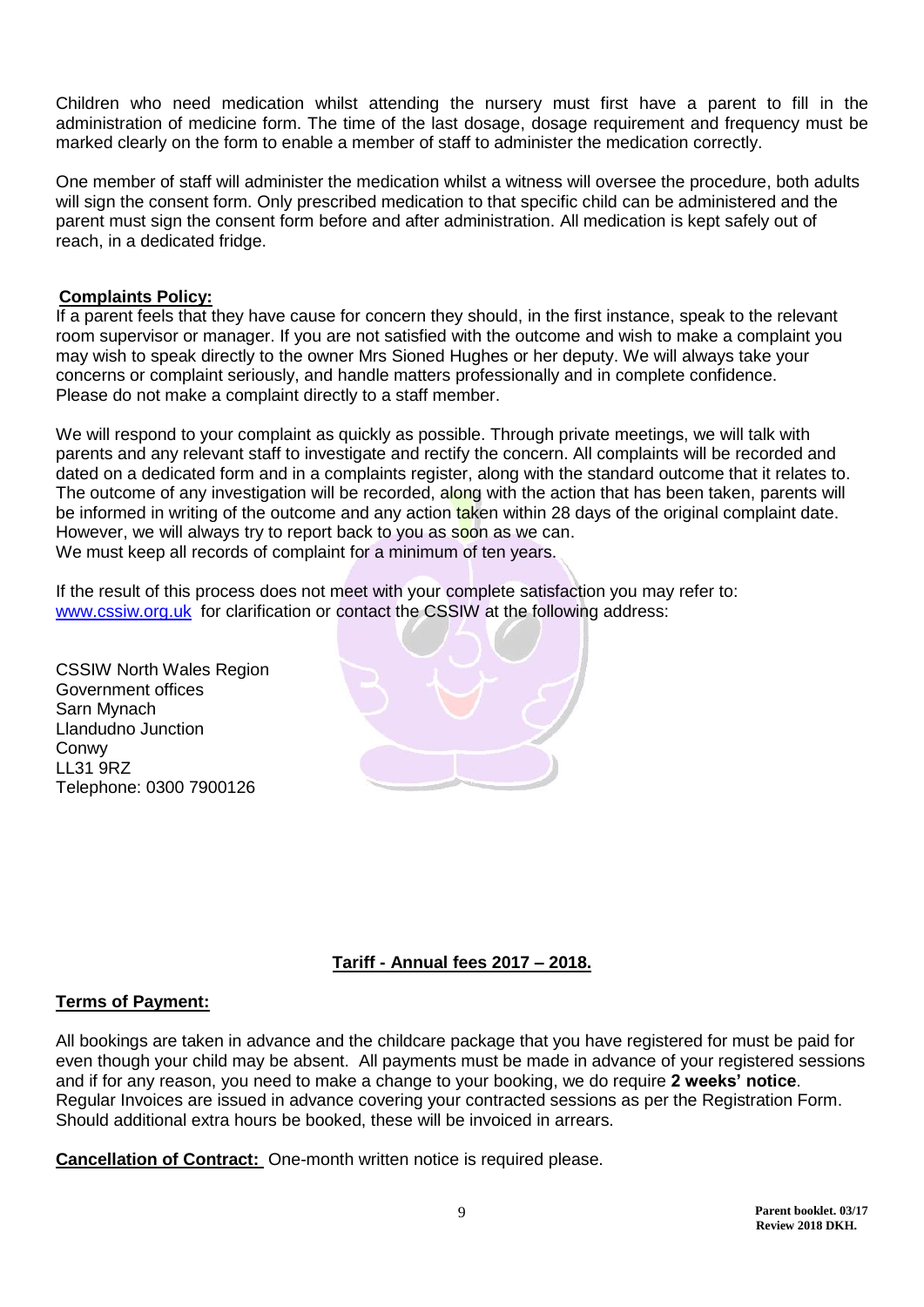| <b>Nursery Fees.</b>                                                            | Under      | Over       |  |
|---------------------------------------------------------------------------------|------------|------------|--|
|                                                                                 | 2's        | 2's        |  |
| Full day                                                                        | £45.00     | £42.00     |  |
| Half day $7.30 - 1.00 / 1.00 - 6.00$                                            | £26.00     | £26.00     |  |
| Morning session plus one hour $(7.30 - 2.00)$                                   | £32.00     |            |  |
| Afternoon session plus one hour (12.00 - 6.00)                                  | £32.00     |            |  |
|                                                                                 |            |            |  |
|                                                                                 |            |            |  |
| After school club in Siwgr Plwm (3 hours)                                       | £10.00     |            |  |
| After school club in Rhos y Gad (2 hours)                                       | £10.00     |            |  |
| Holiday club in Siwgr Plwm $8.30 - 5.30$                                        | £30.00     |            |  |
| Discount for the second siblings in the nursery                                 | 5%         |            |  |
| Free sessions for introducing new customers to the nursery                      | Please ask |            |  |
| Please take advantage of our Summer holiday discount - up to three              |            |            |  |
| consecutive weeks during the school holidays only. July - August $ \frac{1}{2}$ |            | Please ask |  |
| price with 4 weeks written notice.                                              |            |            |  |
| We do not charge for Bank holidays.                                             |            |            |  |

- Invoices will be prepared and itemised during the last week of each month.
- Please ensure your fees are paid in advance; monthly payments by the 7th of each month, weekly payments on the Monday of each week.
- If you require extra sessions, please pay for these on the day that your child attends.
- Regular late payments may be charged at a rate of 5% per week (on your outstanding balance) and will be itemised on your next invoice.
- Regrettably, customers in arrears due to regular late payments may be suspended; we are a small private nursery and are unable to operate effectively if payments are not up to date. To avoid any misunderstandings or embarrassment please let us know as soon as possible if your payment will be late.
- If your child is unwell or absent the full fees will still apply; this is necessary in order for us to retain staff. We do not charge for Bank Holidays and we do allow up to 3 weeks half fees (with 1 month's written notice) for an annual holiday between the end of July and August.
- Late collection fees We understand that parents may be held up and arrive late to collect their child from time to time; please let us know as soon as possible if you are going to be late. Regular late collection will be charged as follows: After 1 pm (morning session) = £6 \*per hour. After 6pm = £10 per 30 \*minutes (\* to retain staff).
- We would prefer customers to pay our fees by standing order, however we accept cash, card or voucher payment – sorry no cheques. Please consider completing a Standing Order and date it to reach us before the 7th of each month or weekly, each Monday. Our Account number at HSBC Bank: 40:30:14 61508032
- Our nursery fees are reviewed on an annual basis.